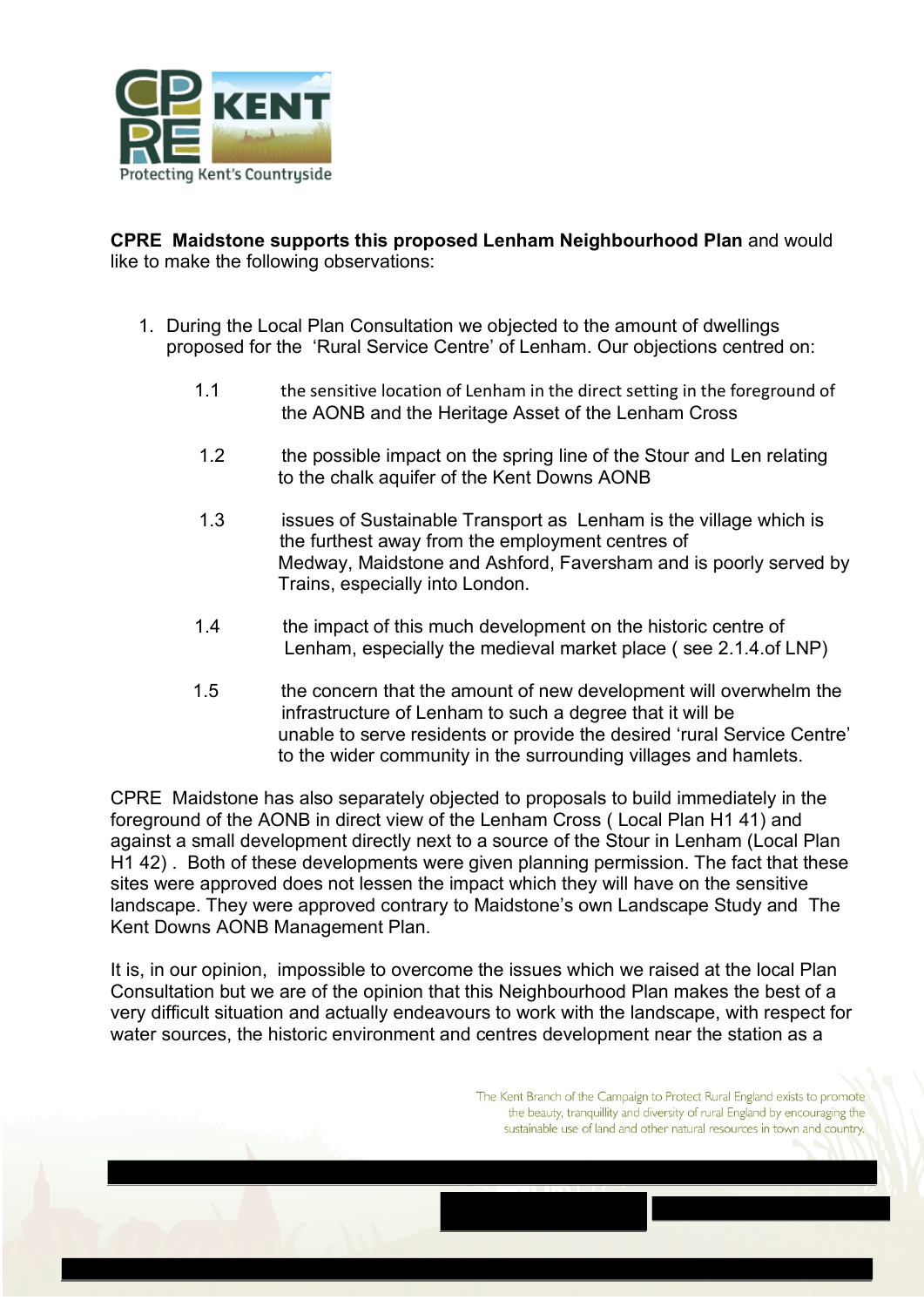transport hub.

#### Impact on Landscape

The Neighbourhood Plan endeavours to site development away from the Kent Downs AONB.

It is our opinion that the extensions to the south-west ( Sites 2,3, and 4) will be invisible when viewed from the AONB.

The same applies to the extensions to the north-west (5,6. and 7), as the sites slope down towards the railway and the highest point in this location is already built upon.

Site 1 to the North-east of Lenham Village will be visible but is in the 'shadow' of the Ashmill Business Park.

**CPRE Maidstone would like to support the Strategic Housing Delivers Site 1- Land South of Old Ashford Road.** This site is visually in the shadow of the existing Ashmill Business Park. Views from and to the AONB will be enhanced by tree planting along the A20, the provision of the open space for sports facilities to the south of the development will guide the views from the AONB towards the landscape beyond.

# Choice of Housing Sites in the light of sustainable transport and impact on headwaters of the Stour

The choice of housing sites to the South of Lenham Village and to the West of Lenham Village address, as best as possible, our original concerns for the small streams which form the Stour and the flow of water towards the Lenham Wastewater and Sewage Treatment Plant.

The choice of these sites are also , in our opinion, the best options to encourage the use of sustainable transport as they cluster around the railway station and will accommodate a new bus route. They make use of an existing railway bridge, which will allow access to the new development, thus avoiding more through traffic in the historic village centre.

#### **CPREMaidstone supports the**

# **Strategic Housing Delivery Site 2- Land West of Headcorn Road and North of Leadingcross Green , Strategic Housing Delivery Site 3 - Land East**

**We would, however, like to see increased density in some of the areas** e.g. directly opposite the station where somewhat higher buildings e.g. for apartments would not impact negatively on the landscape but would offer opportunities for creative urban design.( In this context the study by Louise Thomas ,'Density and Urban Design', which was carried out for Maidstone Borough Council ( STR-002-B-Appendix-B-Density-and-Urban-Design-Study-May-2016) could be inspirational. )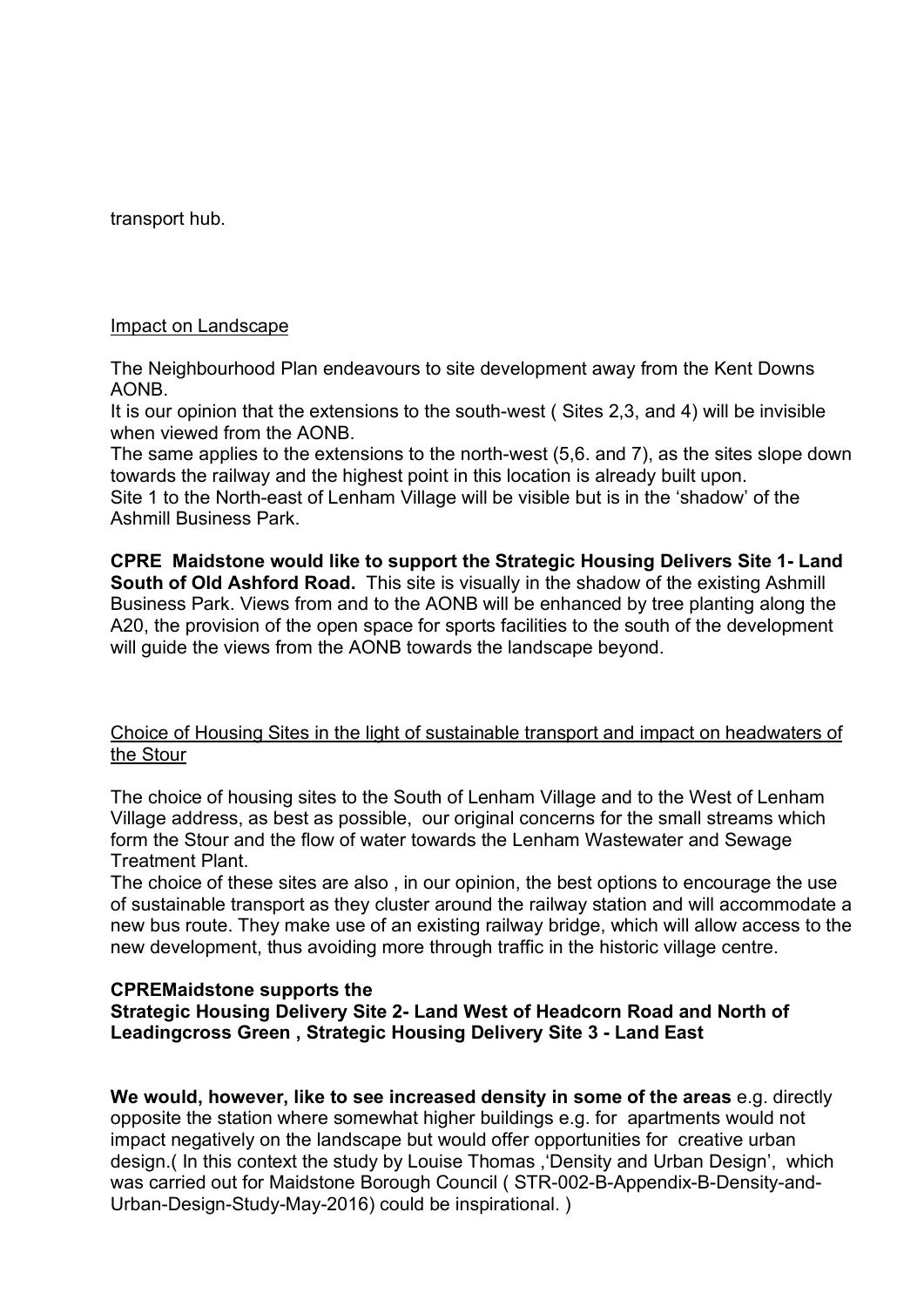# Infrastructure

**CPRE Maidstone is very pleased to see Policy ED 1 and ED 2** as it is, in our opinion, important for integration of new residents and the social cohesion of the village to have one primary school in the older part of the village.

We are also in full support of policy ED3 and consider that the creation of **a new nursery school ( policy ED4) is a real asset of this Neighbourhood Plan.** 

#### Green Space Policy

We are very pleased to see open spaces, which have served the community for many years in their leisure pursuits, included in this policy and safeguarded for the future. We are especially pleased to see the Cricket Ground and Court Lodge included. The cricket ground, together with the green spaces around the school, will provide a green centre to the enlarged village. Court Lodge Meadow represents the most prominent access for most walkers in the village to the footpaths to the south of the village. Its proximity to the Grade 1 listed church and Grade 1 listed barn makes it very special.

# Impact on historic centre, the Square of Lenham.

The choice of sites to the west of Lenham with separate access routes to the A20 and Headcorn Road will help to lessen through traffic through the square and the High Street and is a fundamentally positive feature of this plan.

**We are slightly concerned that policy EMP1** could invite development which affects the historic integrity of the square and jeopardize the mix of housing and commercial use e.g. if a Nightclub were to open in Lenham Square.

#### **Therefore we would like to see the following amendment to Lenham Square policy EMP1 ( in red)**

**1. Development proposals which reinforce the pre-eminence of Lenham Square as the retail, commercial, employment and entertainment hub of the Parish will be supported as long as they do not detract from the historic integrity of the assembly of listed buildings.**